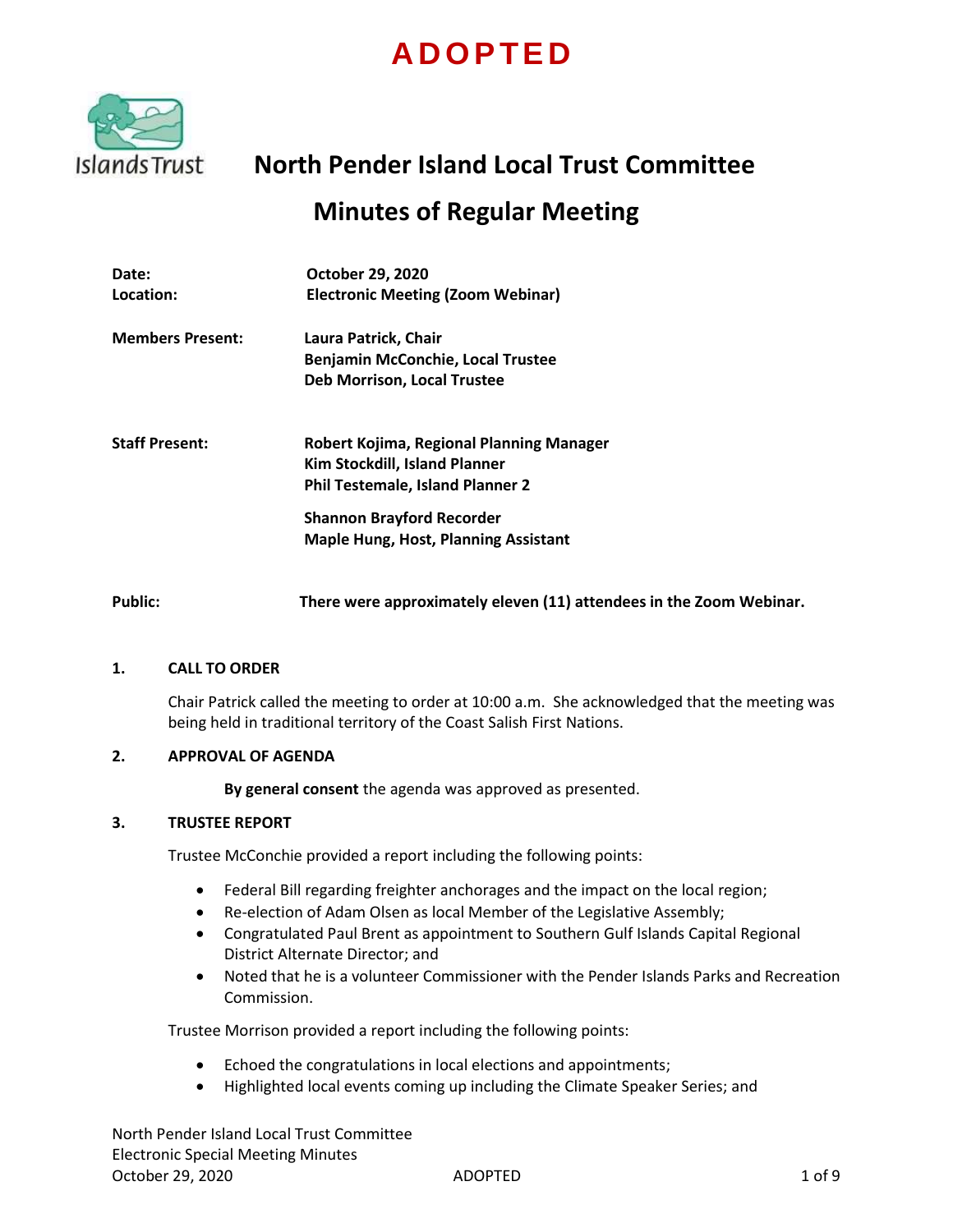Encouraged further participation in the Community Information Meetings regarding the Land Use Bylaw Review.

# **4. CHAIR'S REPORT**

Chair Patrick provided a report including the following points:

- Upcoming Trust council dates and deadlines for receiving delegations, she noted that draft budget discussions will take place at this time; and
- Highlighted the potential of the Salish Sea Forum.

# **5. TOWN HALL AND QUESTIONS**

Anne Burdett requested and received information on accessing video recordings of the Climate Speaker Series.

Anne Burdett requested that the Local Trust Committee (LTC) consider allowing the public to view the list of names of other public attending the electronic meeting.

# **6. COMMUNITY INFORMATION MEETING**

None

# **7. PUBLIC HEARING**

None

# **8. MINUTES**

# **8.1 Local Trust Committee Minutes**

8.1.1 September 10, 2020 Regular Meeting Minutes

**By general consent** the Local Trust committee meeting minutes of September 10, 2020 were adopted.

8.1.2 September 19, 2020 Special Meeting Minutes

**By general consent** the Local Trust committee meeting minutes of September 19, 2020 were adopted.

8.1.3 October 2, 2020 Special Meeting Minutes

**By general consent** the Local Trust committee meeting minutes of October 2, 2020 were adopted.

8.1.4 October 3, 2020 Special Meeting Minutes

**By general consent** the Local Trust committee meeting minutes of October 3, 2020 were adopted.

# **8.2 Section 26 Resolutions-without-meeting Report Dated September 2020**

Received for information.

# **8.3 Advisory Planning Commission Minutes - None**

North Pender Island Local Trust Committee Electronic Special Meeting Minutes October 29, 2020 ADOPTED 2 of 9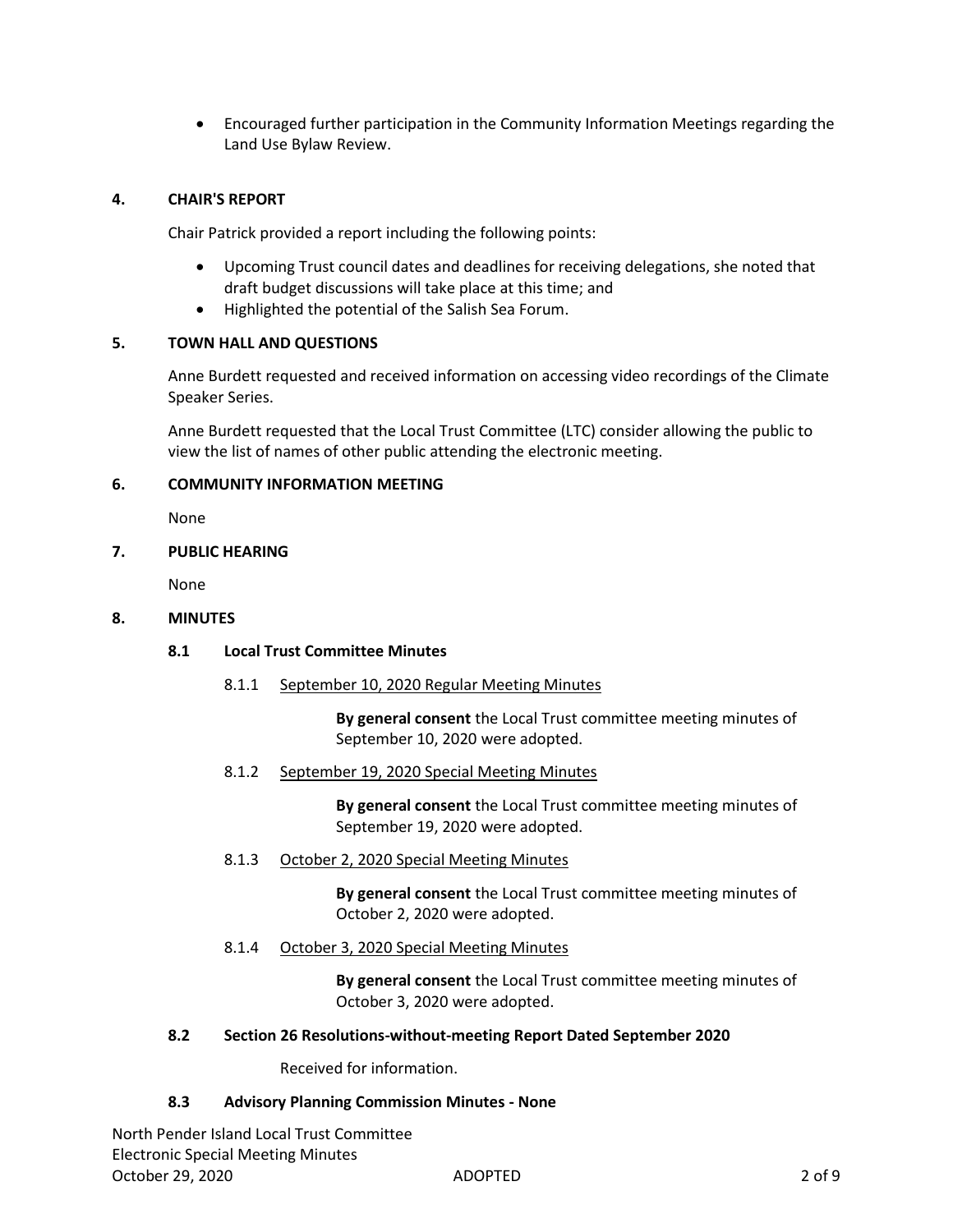# **9. BUSINESS ARISING FROM THE MINUTES**

# **9.1 Follow-up Action List Dated October 2020**

Regional Planning Manager (RPM) Kojima noted that the report from Lisa Wilcox will be postponed to the November 2020 meeting.

# **10. DELEGATIONS**

# **10.1 Michael Sketch re NP-ALR-2019.1**

Michael Sketch noted that photographs and a written report were submitted to support his delegation. In his oral presentation he encouraged the LTC to deny the application which seeks to exclude the Agricultural Land Reserve (ALR) portion of the I1 (b) Zone from the ALR. He provided history and rationale for his request and encouraged restoration of the farmland.

# **11. CORRESPONDENCE**

*Correspondence received concerning current applications or projects is posted to the LTC webpage*

# **12. APPLICATIONS AND REFERRALS**

# **12.1 NP-ALR-2019.1 – Burdett - Staff Report**

Planner Testemale provided an overview of the staff report, including the purpose of the application, the options available to the LTC, and a rationale for the staff report's recommendation.

Chair Patrick invited Anne Burdett, the applicant, to speak.

Anne Burdett encouraged the LTC to reconsider the report's statement that the applicants have been operating "illegally" and provided a rationale for this request. She addressed the historical role of the Islands Trust in the islands' waste transfer issues and the zoning issues with the property in question prior to their current ownership.

Chair Patrick invited Harry Williams, the reporting Agrologist, to speak. Technical difficulties prevented his participation; however, he was able to provide written responses through email regarding the agricultural uses suited to the sloped portion of the site and on questions of soils mapping.

The LTC requested and received information on the historical uses of the site and the process for remediation that would be required if the Agricultural Land Commission (ALC) did not approve the inclusion and exclusion request.

A discussion was held by the LTC including the impact their decision could have on:

- Total land within the Agricultural Land Reserve (ALR);
- Waste management matters and how it is or is not relevant to this application;
- Financial impact on current property owners; and
- Overall planning and future for the area surrounding the property in question.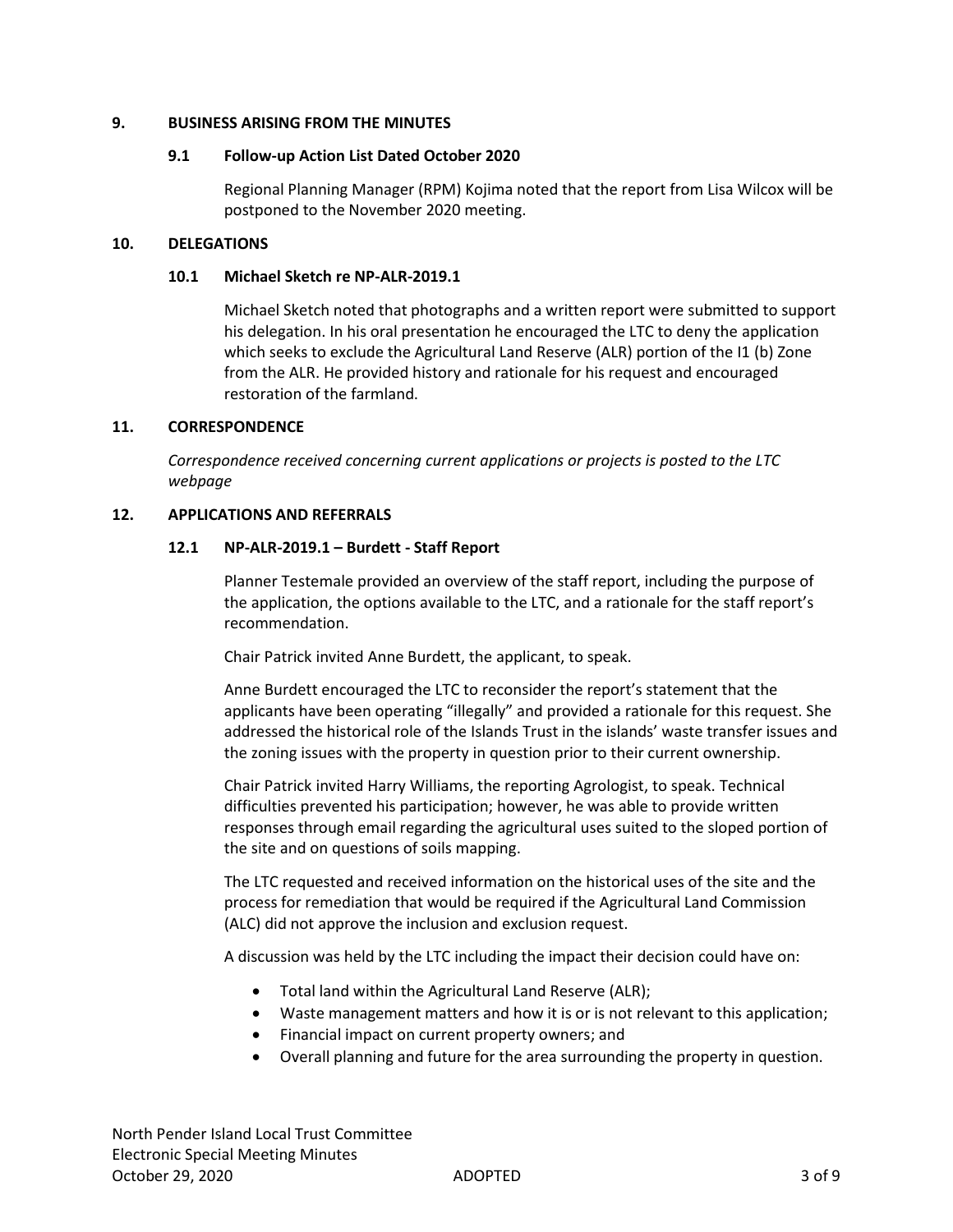# **NP-2020-043**

# **It was Moved and Seconded,**

that the North Pender Island Local Trust Committee supports application NP-ALR-2019.1 (Burdett) for inclusion and exclusion of land in the Agricultural Land Reserve and directs staff to forward the application to Agricultural Land Commission for further consideration.

# **CARRIED**

# **12.2 Temporary Use Permit Renewals - Staff Report**

Planner Testemale noted that five Temporary Use Permit (TUP) renewal applications are being considered. He provided an overview of each application individually and summarized the rationale for each associated recommendation.

A discussion was held including the following points:

- The proposed length of the extensions
- Historical community concerns regarding Short Term Vacation Rentals (STVRs)

# 12.2.1 NP-TUP-2020.2 – Lovatt

Chair Patrick invited Mr. Lovatt to address the Committee.

Mr. Lovatt provided remarks encouraging the LTC to understand the motivation of property owners to protect their homes and relationships with neighbours.

# **NP-2020-044**

#### **It was Moved and Seconded,**

that the North Pender Island Local Trust Committee approve issuance of renewal Temporary Use Permit NP-TUP-2020.2 (Lovatt) for a period of two (2) years

#### **CARRIED**

# 12.2.2 NP-TUP-2020.3 – Vermeeren

Chair Patrick invited the applicant to address the LTC.

The applicant addressed the letter of concern regarding the vegetative screening. He invited direct requirements from the LTC and noted that the immediate neighbour has been actively collaborating on the barrier's installation.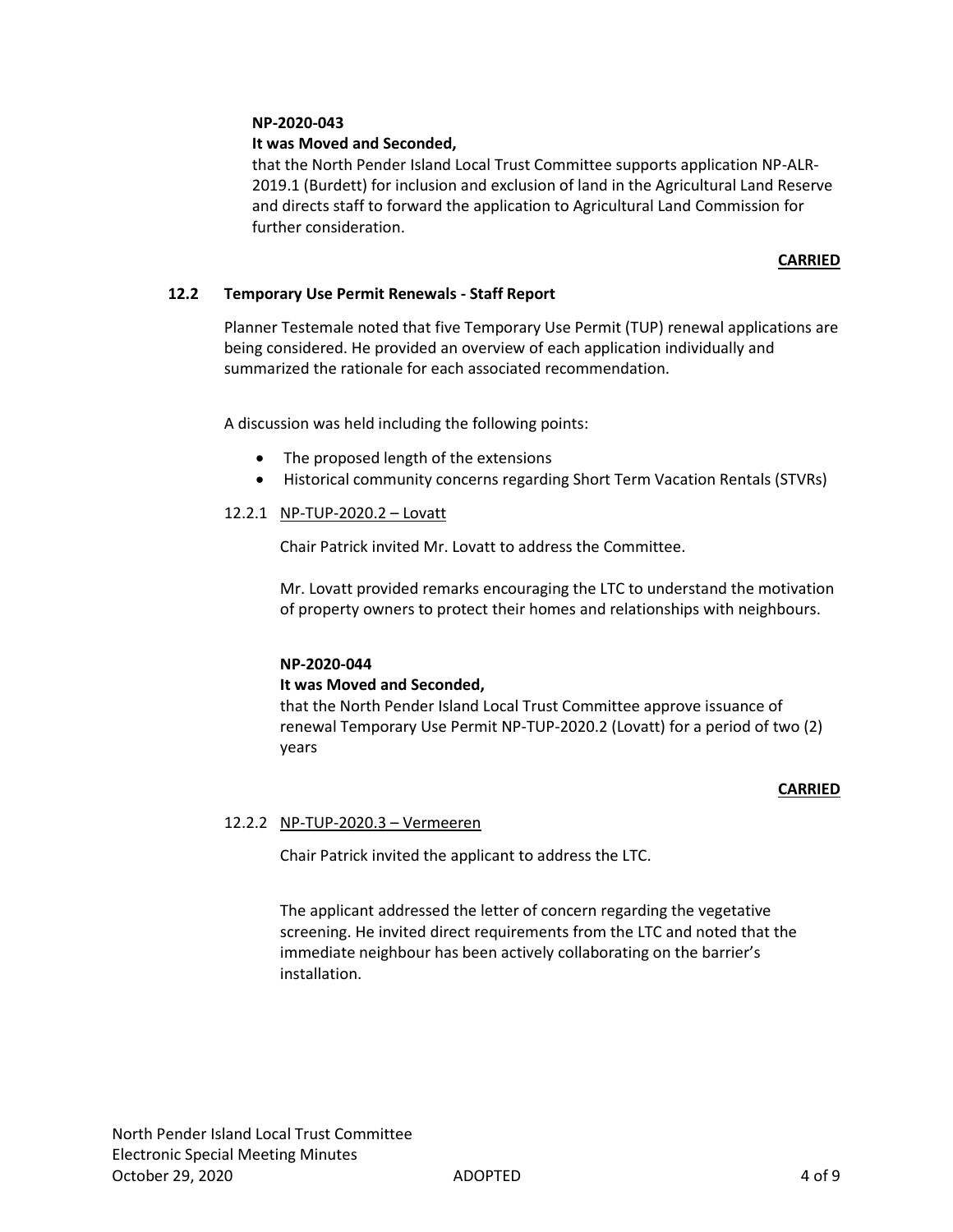# **NP-2020-045**

# **It was Moved and Seconded,**

that the North Pender Island Local Trust Committee approve issuance of renewal Temporary Use Permit NP-TUP-2020.3 (Vermeeren) for a period of two (2) years

# **CARRIED**

# 12.2.3 NP-TUP-2020.4 - Joshua Ganasi

# **NP-2020-046**

# **It was Moved and Seconded,**

that the North Pender Island Local Trust Committee approve issuance of renewal Temporary Use Permit NP-TUP-2020.4 (Ganasi) for a period of two (2) years

# **CARRIED**

# 12.2.4 NP-TUP-2020.5 - Pauline O'Malley

The LTC discussed the past requirement for inclusion of hydro and CRD water usage data for this application and the benefit of inclusion of this requirement moving forward.

Chair Patrick invited the applicant to speak.

Pauline O'Malley responded to LTC questions regarding pre-screening of guests, educational information provided to guests, and monitoring of hydro and water consumption.

#### **NP-2020-047**

# **It was Moved and Seconded,**

that the North Pender Island Local Trust Committee approve issuance of renewal Temporary Use Permit NP-TUP-2020.5 (O'Malley) for a period of two (2) years

#### **CARRIED**

# 12.2.5 NP-TUP-2020.6 - Robert Pasion

Chair Patrick invited the applicant to speak. Robert Pasion provided an overview of the requirements of guests and their personal plans for the property.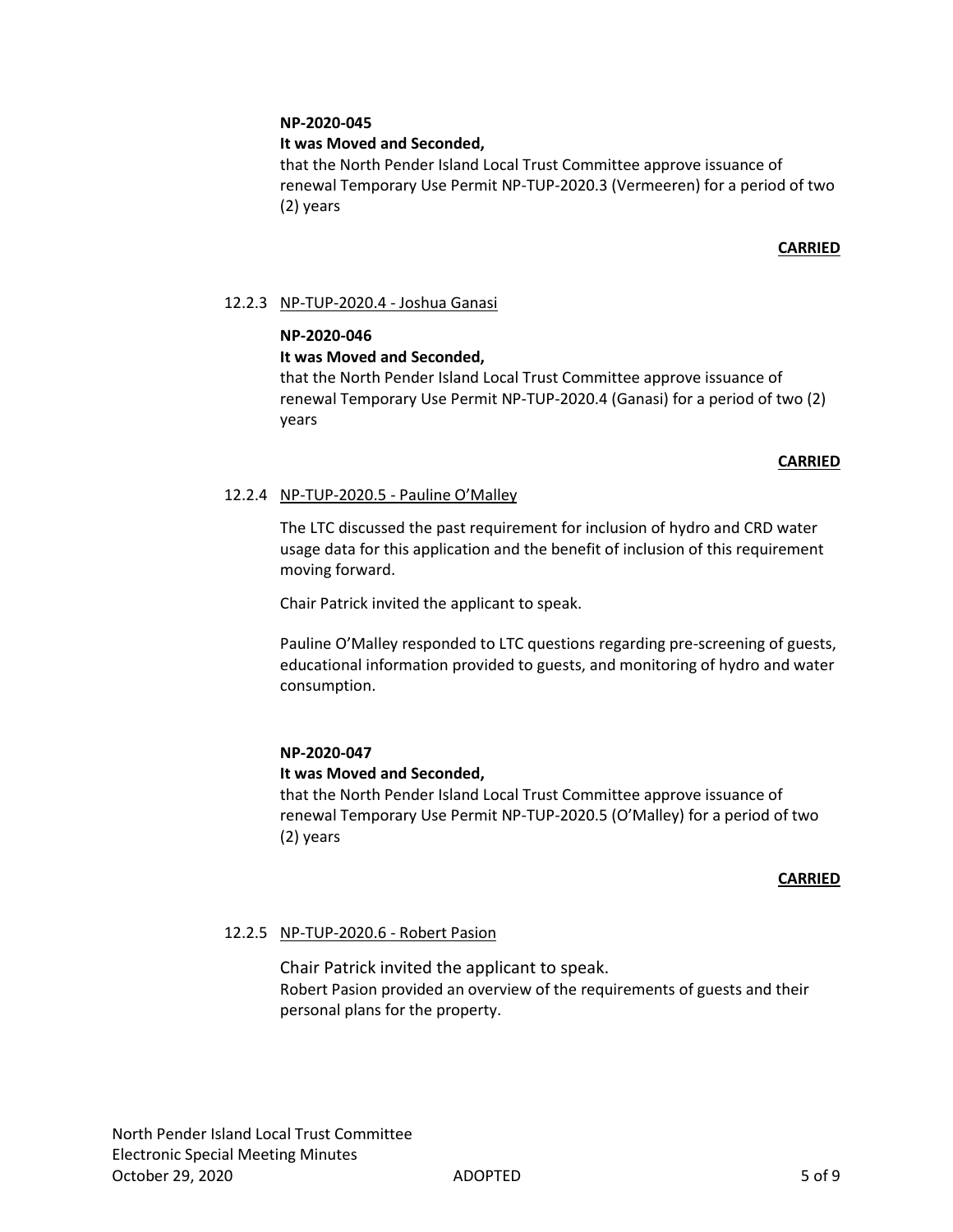# **NP-2020-048**

# **It was Moved and Seconded,**

that the North Pender Island Local Trust Committee approve issuance of renewal Temporary Use Permit NP-TUP-2020.6 (Pasion) for a period of two (2) years

# **CARRIED**

Note: A break was held from 12:23 pm – 12:27 p.m.

# **12.3 NP-DP-2020.4 – Casey - Staff Report**

Planner Testemale provided an overview of the staff report, including the rationale for the amendment application (renewal) and the associated staff report. Planner Testemale also provided information regarding bylaw issues on this and neighbouring properties.

Chair Patrick acknowledged the applicant who provided an overview of their work on the site.

The LTC requested and received information on the following topics:

- Impact of the decision on the Development Permit Area (DPA)
- The overall health and management of Magic Lake.
- Impact of this decision on general policies regarding eco-system management

RPM Kojima provided advice regarding the LTC's legislative limits when making a decision on this application.

# **NP-2020-049**

#### **It was Moved and Seconded,**

 that the North Pender Island Local Trust Committee approve issuance of Development Permit NP-DP-2020.4 (Casey)

#### **CARRIED**

Trustee Morrison requested that the minutes record that this application is an example of the process issue with professional judgement regarding the way Development Permit Areas (DPAs) are written regarding tree cutting.

# **12.4 Mayne Island Local Trust Committee Bylaws 177 and 178 Referral**

# **NP-2020-050**

#### **It was Moved and Seconded,**

that the North Pender Island Local Trust Committee respond o Mayne Island Local Trust Committee Bylaws 177 and 178 referrals with "interests unaffected".

# **CARRIED**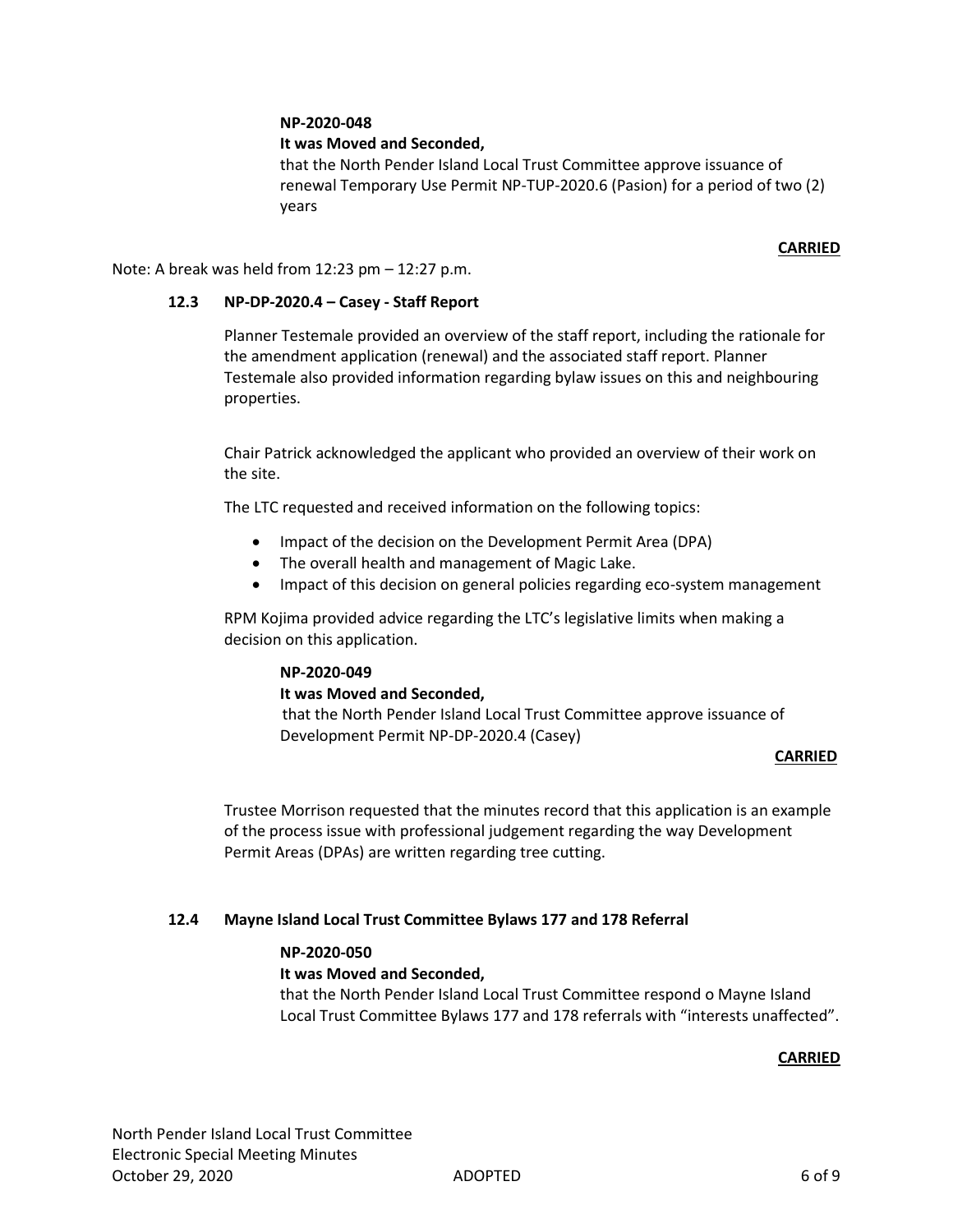# **13. LOCAL TRUST COMMITTEE PROJECTS**

#### **13.1 Short Term Vacation Rental Review - Staff Report**

Planner Stockdill provided an overview of the staff report, the contents of the draft bylaw, and the temporary permit use guidelines included.

A discussion was held, including the following points:

- Recommendations for scheduling consultation and public comments;
- The inclusion of the 200 m radius limitation and the need for community feedback; and
- The history of Temporary Use Permits for Short Term Vacation Rentals.

#### **NP-2020-051**

# **It was Moved and Seconded,**

that the North Pender Island Local Trust Committee Bylaw No. 222, cited as the "North Pender Island Official Community Plan Bylaw No. 171, 2007, Amendment No. 1, 2020", be read a first time.

#### **CARRIED**

# **NP-2020-052**

# **It was Moved and Seconded,**

that the North Pender Island Local Trust Committee has reviewed the Islands Trust Policy Statement Directives Only Checklist and determined that Bylaw No. 222, cited as "North Pender Island Official Community Plan Bylaw No. 171, 2007, Amendment No. 1, 2020", is not contrary to or at variance with the Islands Trust Policy Statement.

#### **CARRIED**

#### **13.2 Land Use Bylaw Review – Staff Memo**

Planner Stockdill provided an overview of the staff memo, noting the recommendations for decisions regarding extending the deadline for written submission from the Special Agricultural Advisory Planning Commission to January 4, 2021 and scheduling of a joint South Pender and North Pender Community Information meeting regarding floor space.

There was general consensus that the deadline for the written submission from the Special Agricultural Advisory Planning Commission be extended to January 4, 2021.

#### **NP-2020-053**

#### **It was Moved and Seconded,**

that the North Pender Island Local Trust Committee direct staff to schedule a community information meeting with the South Pender Island Local Trust Committee to be held via zoom in early January 2021.

#### **CARRIED**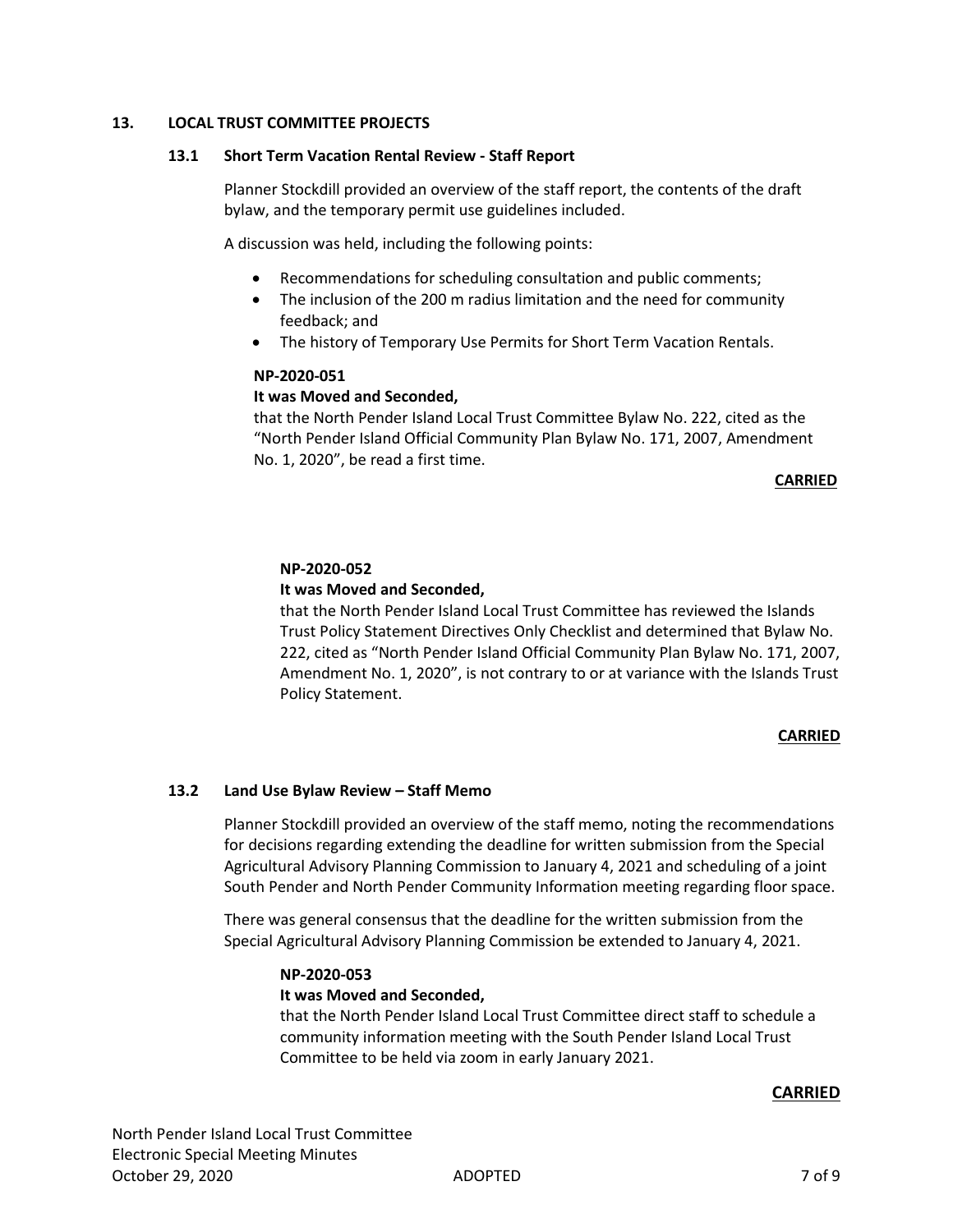# **14. REPORTS**

# **14.1 Work Program Report**

14.1.1 Top Priorities Report Dated October 2020

RPM Kojima provided an overview of the current top priorities.

- 14.1.2 Projects List Report Dated October 2020 Received for information
- **14.2 Applications Report Dated October 2020**

Received for information

**14.3 Trustee and Local Expense Report Dated August 2020** 

Received for information

**14.4 Adopted Policies and Standing Resolutions** 

Received for information

**14.5 Local Trust Committee Webpage**

Received for information

**14.6 Islands Trust Conservancy Report Dated October 2020**

Received for information

#### **15. NEW BUSINESS**

**15.1 Development Permit Area – Discussion**

**By general consensus** this item was postponed to the next meeting.

#### **16. UPCOMING MEETINGS**

- **16.1 Next Regular Meeting Scheduled for November 26, 2020**
- **16.2 Draft 2021 LTC Meeting Schedule - for Adoption**

# **NP-2020-054**

**It was Moved and Seconded,**

that the North Pender Island Local Trust Committee adopt the 2021 Meeting Schedule as presented.

# **CARRIED**

# **17. TOWN HALL**

Chair Patrick invited public comment and heard none.

North Pender Island Local Trust Committee Electronic Special Meeting Minutes October 29, 2020 ADOPTED 8 of 9